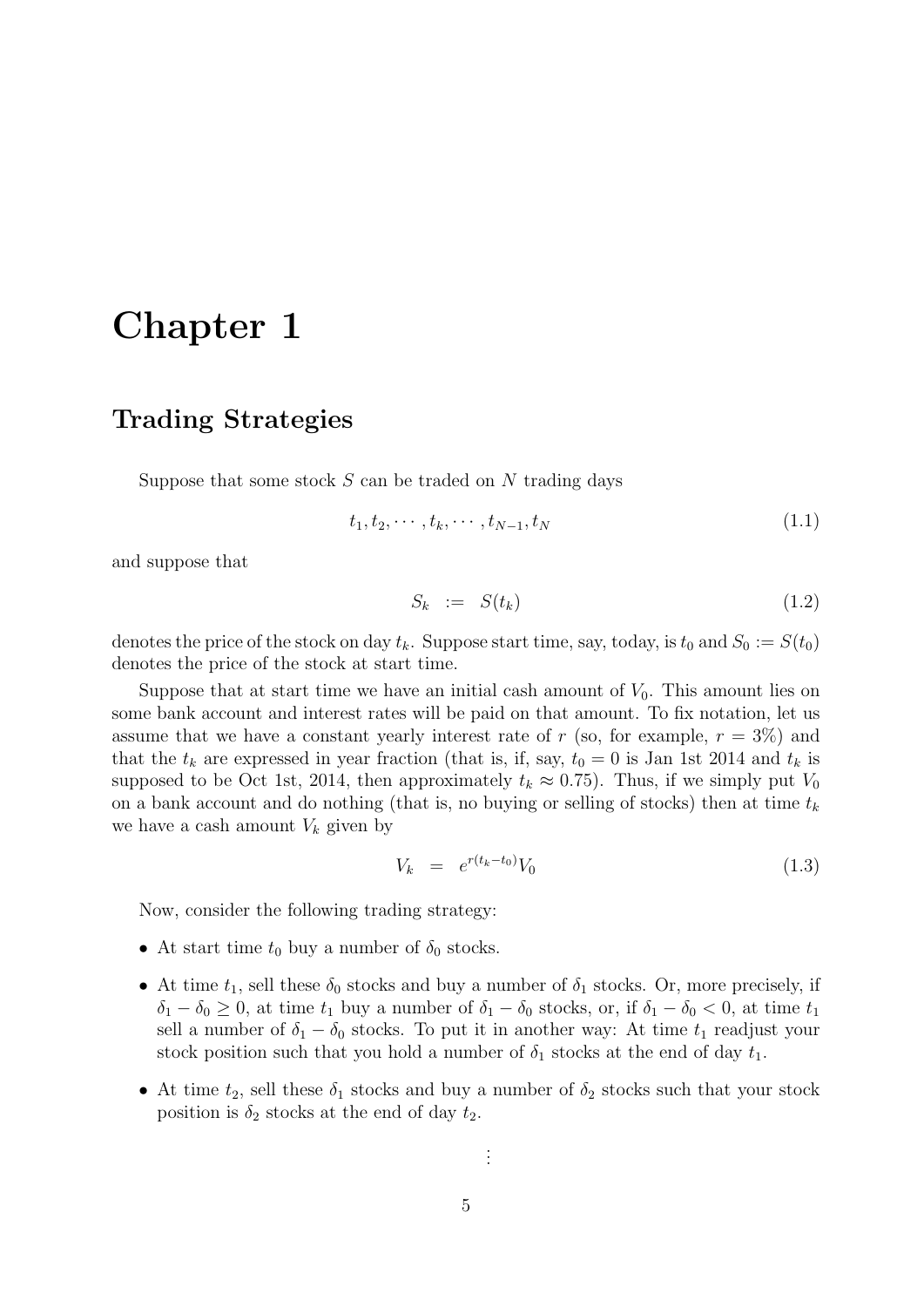• At time  $t_k$ , sell  $\delta_{k-1}$  stocks and buy a number of  $\delta_k$  stocks such that your stock position is  $\delta_k$  stocks at the end of day  $t_k$ .

. .

- $(1.4)$
- At time  $t_N$ , sell  $\delta_{N-1}$  stocks and buy no new stocks such that your stock position is closed at the end of day  $t_N$ .

Then this trading strategy has generated the following amount of money:

**Theorem 1.1:** Consider the trading strategy  $(1.4)$ . Then at time  $t_k$  this strategy has generated an amount  $V_k$  given by the following expressions,  $k = 1, 2, ..., N - 1, N$ :

a) If the interest rates are zero,  $r = 0$ , then

$$
V_k = V_0 + \sum_{j=1}^k \delta_{j-1} (S_j - S_{j-1})
$$
\n(1.5)

b) If the interest rates are non zero,  $r \neq 0$ , then

$$
V_k = e^{r(t_k - t_0)} V_0 + \sum_{j=1}^k \delta_{j-1} \left( e^{r(t_k - t_j)} S_j - e^{r(t_k - t_{j-1})} S_{j-1} \right)
$$
  
= 
$$
e^{r(t_k - t_0)} \left\{ V_0 + \sum_{j=1}^k \delta_{j-1} \left( e^{-r(t_j - t_0)} S_j - e^{-r(t_{j-1} - t_0)} S_{j-1} \right) \right\}
$$
(1.6)

This can be written more compactly if we define the discounted quantities

$$
v_j := e^{-r(t_j - t_0)} V_j, \quad j \in \{0, 1, ..., N\}
$$
\n(1.7)

$$
s_j := e^{-r(t_j - t_0)} S_j , \qquad (1.8)
$$

then (1.6) becomes

$$
v_k = v_0 + \sum_{j=1}^k \delta_{j-1}(s_j - s_{j-1})
$$
\n(1.9)

**Proof:** At start time  $t_0$  an amount of  $\delta_0$  stocks shall be bought. Each stock costs  $S_0$ , thus we need a cash amount of  $\delta_0 S_0$  of  $V_0$  to buy  $\delta_0$  stocks for the price  $S_0$  each,

$$
V_0 = \underbrace{(V_0 - \delta_0 S_0)}_{\text{money part}} + \underbrace{\delta_0 S_0}_{\text{stock part}}
$$
\n(1.10)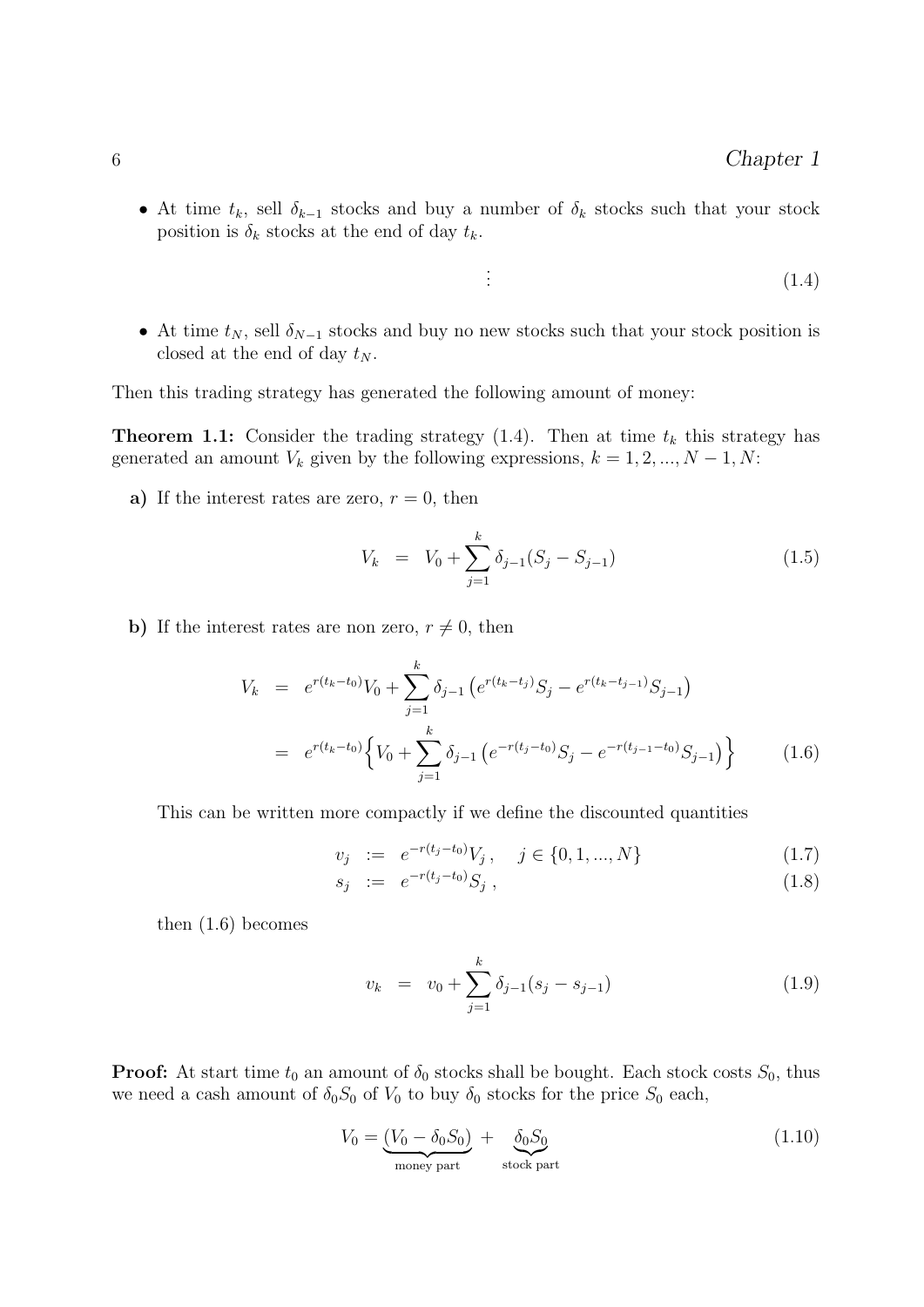#### Chapter 1 7

Now time elapses from  $t_0$  to  $t_1$ . The portfolio (1.10) has changed in value, since the stock price is now  $S_1$  and on the cash part interest rate has been paid. The money part becomes

$$
V_0 - \delta_0 S_0 \stackrel{t_0 \to t_1}{\longrightarrow} (V_0 - \delta_0 S_0) e^{r(t_1 - t_0)}
$$
\n(1.11)

and the stock part has value

$$
\delta_0 S_0 \stackrel{t_0 \to t_1}{\longrightarrow} \delta_0 S_1 \tag{1.12}
$$

such that the value of the whole portfolio at time  $t_1$  is

$$
V_1 = \underbrace{(V_0 - \delta_0 S_0)e^{r(t_1 - t_0)}}_{\text{money part}} + \underbrace{\delta_0 S_1}_{\text{stock part}} = V_0 e^{r(t_1 - t_0)} + \delta_0 (S_1 - S_0 e^{r(t_1 - t_0)}) \tag{1.13}
$$

'At the end of time  $t_1$ ', that is, right after the change in value from  $S_0$  to  $S_1$  but before the next change to  $S_2$ , the bank readjusts the portfolio. The number of stocks is changed from  $\delta_0$  to  $\delta_1$ . Thus the money part increases or decreases by the amount  $\delta_0S_1 - \delta_1S_1$  such that

$$
V_1 = (V_0 - \delta_0 S_0) e^{r(t_1 - t_0)} + \delta_0 S_1 - \delta_1 S_1 + \delta_1 S_1
$$
  
= 
$$
\underbrace{V_0 e^{r(t_1 - t_0)} + \delta_0 (S_1 - S_0 e^{r(t_1 - t_0)}) - \delta_1 S_1}_{\text{money part}} + \underbrace{\delta_1 S_1}_{\text{stock part}}
$$
(1.14)

Now time elapses from  $t_1$  to  $t_2$  and the stock has changed in value, thus also the portfolio has changed value. It becomes

$$
V_2 = \underbrace{\left(V_0 e^{r(t_1 - t_0)} + \delta_0 (S_1 - S_0 e^{r(t_1 - t_0)}) - \delta_1 S_1\right) e^{r(t_2 - t_1)}}_{\text{money part}} + \underbrace{\delta_1 S_2}_{\text{stock part}}
$$
\n
$$
= \underbrace{V_0 e^{r(t_2 - t_0)} + \delta_0 (S_1 e^{r(t_2 - t_1)} - S_0 e^{r(t_2 - t_0)}) - \delta_1 S_1 e^{r(t_2 - t_1)}}_{\text{money part}} + \underbrace{\delta_1 S_2}_{\text{stock part}}
$$
\n
$$
= V_0 e^{r(t_2 - t_0)} + \delta_0 (S_1 e^{r(t_2 - t_1)} - S_0 e^{r(t_2 - t_0)}) + \delta_1 (S_2 - S_1 e^{r(t_2 - t_1)}) \tag{1.16}
$$

'At the end of time  $t_2$ ' the bank changes the number of stocks in the portfolio from  $\delta_1$  to  $\delta_2$ . Thus from (1.15) we get

$$
V_2 = V_0 e^{r(t_2 - t_0)} + \delta_0 (S_1 e^{r(t_2 - t_1)} - S_0 e^{r(t_2 - t_0)}) - \delta_1 S_1 e^{r(t_2 - t_1)} + \delta_1 S_2 - \delta_2 S_2 + \delta_2 S_2
$$
  
= 
$$
V_0 e^{r(t_2 - t_0)} + \delta_0 (S_1 e^{r(t_2 - t_1)} - S_0 e^{r(t_2 - t_0)}) + \delta_1 (S_2 - S_1 e^{r(t_2 - t_1)}) - \delta_2 S_2 + \delta_2 S_2
$$
  
money part  
stock part

Continuing in this way up to time  $t_k$ , the value of the portfolio seems to be

$$
V_k = V_0 e^{r(t_k - t_0)} + \delta_0 (S_1 e^{r(t_k - t_1)} - S_0 e^{r(t_k - t_0)})
$$
  
+  $\delta_1 (S_2 e^{r(t_k - t_2)} - S_1 e^{r(t_k - t_1)})$   
+  $\cdots$   
+  $\delta_{k-1} (S_k - S_{k-1} e^{r(t_k - t_{k-1})})$   
=  $e^{r(t_k - t_0)} \Big\{ V_0 + \sum_{j=1}^k \delta_{j-1} (S_j e^{-r(t_j - t_0)} - S_{j-1} e^{-r(t_{j-1} - t_0)}) \Big\}$  (1.17)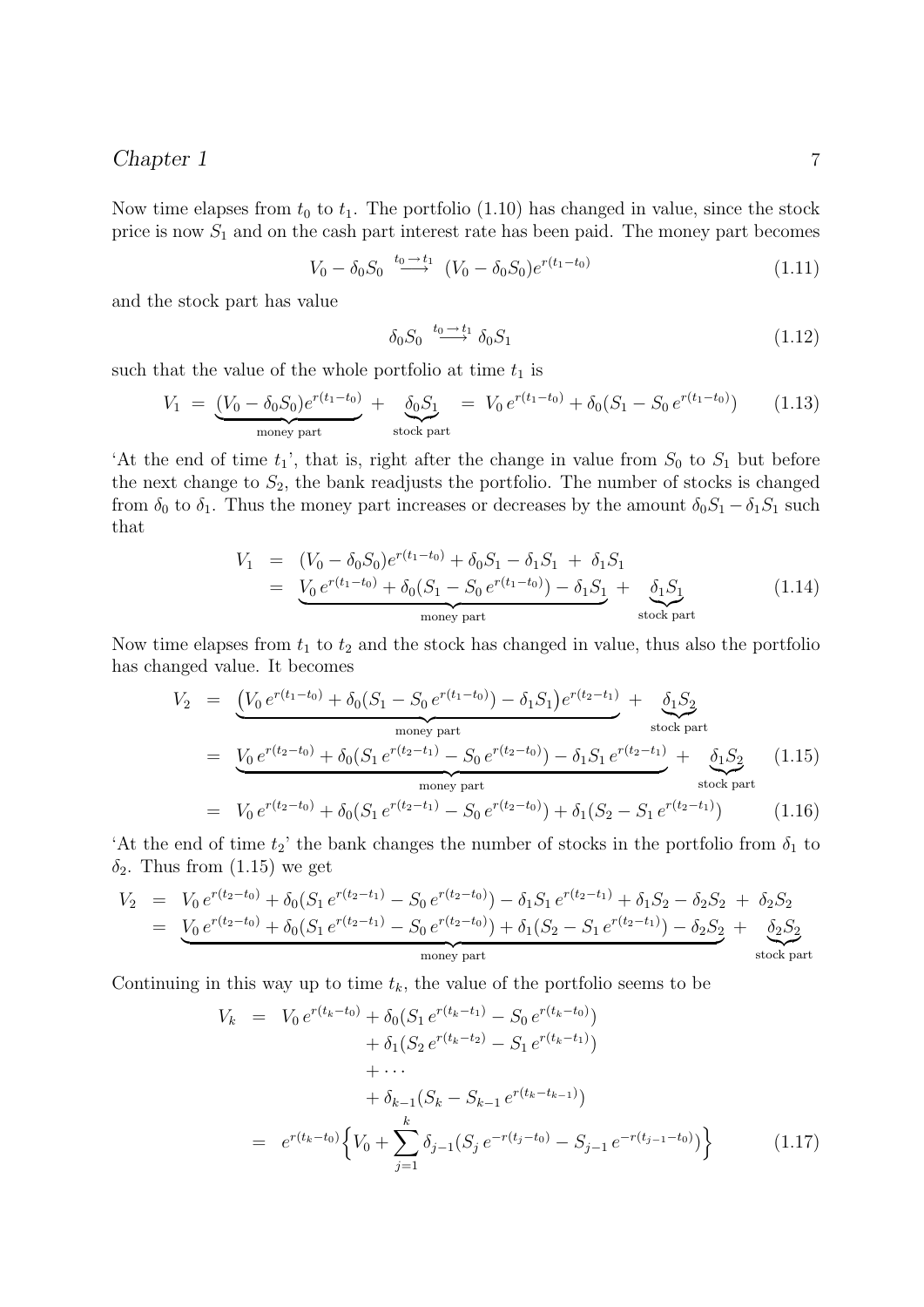and let us proof this by induction on k: For  $k = 1$ , we verified this already. Suppose (1.17) holds for k. At  $t_k$ , we are holding  $\delta_{k-1}$  stocks. To prepare for day  $t_{k+1}$ , we readjust and sell  $\delta_{k-1}$  stocks and buy  $\delta_k$  stocks to hold  $\delta_k$  stocks at the end of day  $t_k$ . Before doing this, the stock part of  $V_k$  is  $\delta_{k-1}S_k$  and the money part is

$$
V_0 e^{r(t_k - t_0)} + \delta_0 (S_1 e^{r(t_k - t_1)} - S_0 e^{r(t_k - t_0)})
$$
  
+ 
$$
\delta_1 (S_2 e^{r(t_k - t_2)} - S_1 e^{r(t_k - t_1)})
$$
  
+ 
$$
+ \cdots
$$
  
+ 
$$
\delta_{k-2} (S_{k-1} e^{r(t_k - t_{k-1})} - S_{k-2} e^{r(t_k - t_{k-2})})
$$
  
- 
$$
\delta_{k-1} S_{k-1} e^{r(t_k - t_{k-1})}
$$
(1.18)

and after the readjustment, still at time  $t_k$ , the stock part is  $\delta_k S_k$  and the money part is

$$
V_0 e^{r(t_k-t_0)} + \delta_0 (S_1 e^{r(t_k-t_1)} - S_0 e^{r(t_k-t_0)})
$$
  
+  $\delta_1 (S_2 e^{r(t_k-t_2)} - S_1 e^{r(t_k-t_1)})$   
+ ...  
+  $\delta_{k-2} (S_{k-1} e^{r(t_k-t_{k-1})} - S_{k-2} e^{r(t_k-t_{k-2})})$   
-  $\delta_{k-1} S_{k-1} e^{r(t_k-t_{k-1})} + \delta_{k-1} S_k - \delta_k S_k$  (1.19)

Now time elapses from  $t_k$  to  $t_{k+1}$ . Interest rates have been paid on the cash part and the stock has changed in value. The cash part has become

$$
e^{r(t_{k+1}-t_k)}\left\{V_0 e^{r(t_k-t_0)} + \delta_0(S_1 e^{r(t_k-t_1)} - S_0 e^{r(t_k-t_0)}) + \delta_1(S_2 e^{r(t_k-t_2)} - S_1 e^{r(t_k-t_1)}) + \cdots + \delta_{k-2}(S_{k-1} e^{r(t_k-t_{k-1})} - S_{k-2} e^{r(t_k-t_{k-2})}) + \delta_{k-1}(S_k - S_{k-1} e^{r(t_k-t_{k-1})} - \delta_k S_k\right\}
$$
  
=  $V_0 e^{r(t_{k+1}-t_0)} + \delta_0(S_1 e^{r(t_{k+1}-t_1)} - S_0 e^{r(t_{k+1}-t_0)}) + \delta_1(S_2 e^{r(t_{k+1}-t_2)} - S_1 e^{r(t_{k+1}-t_1)}) + \cdots + \delta_{k-2}(S_{k-1} e^{r(t_{k+1}-t_{k-1})} - S_{k-2} e^{r(t_{k+1}-t_{k-2})}) + \delta_{k-1}(S_k e^{r(t_{k+1}-t_k)} - S_{k-1} e^{r(t_{k+1}-t_{k-1})}) - \delta_k S_k e^{r(t_{k+1}-t_k)}$ 

and the stock part has become

$$
\delta_k S_{k+1} \tag{1.21}
$$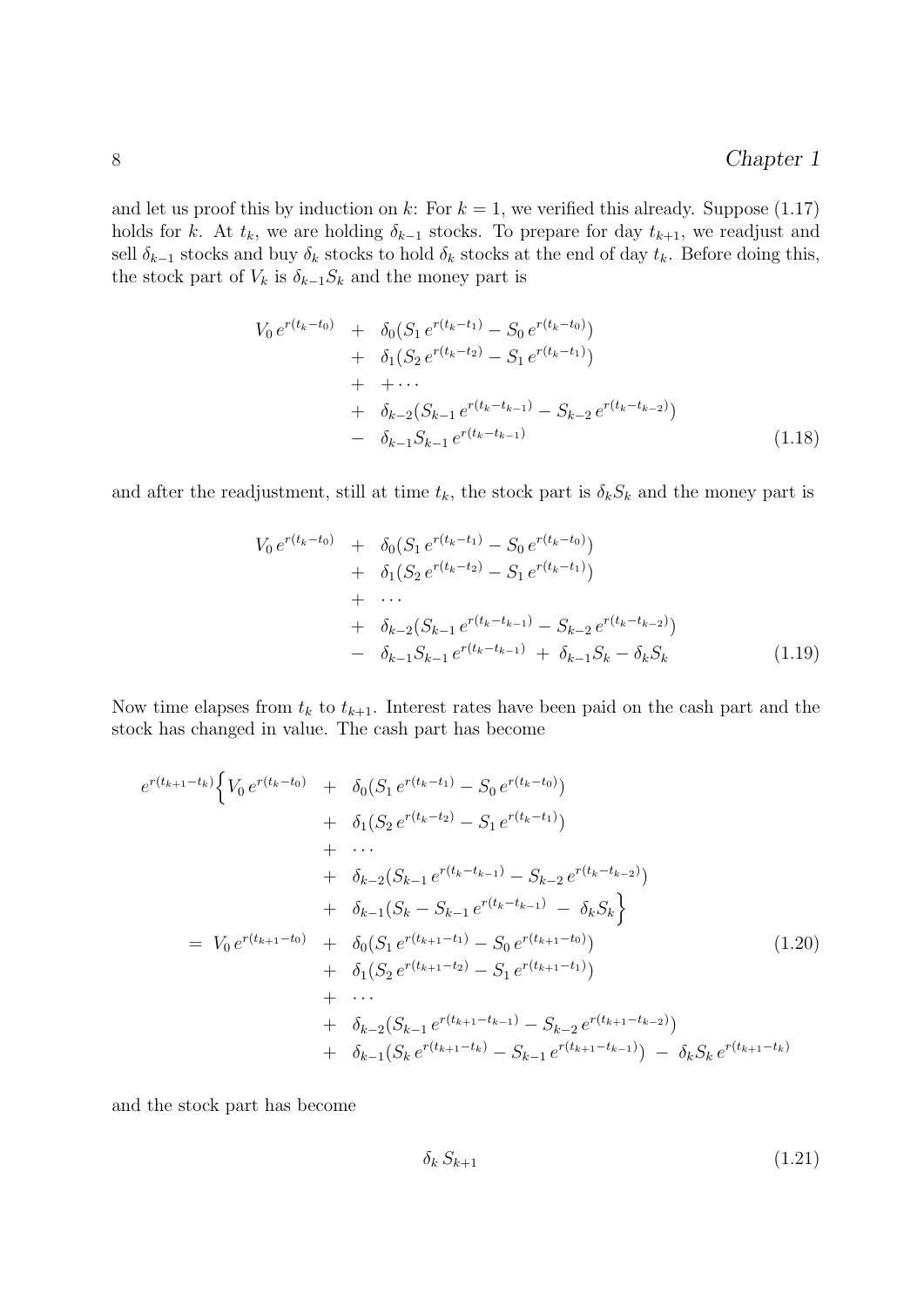### Chapter 1 9

Thus, the total portfolio value at time  $t_{k+1}$  is

$$
V_{k+1} = V_0 e^{r(t_{k+1}-t_0)} + \delta_0 (S_1 e^{r(t_{k+1}-t_1)} - S_0 e^{r(t_{k+1}-t_0)})
$$
  
+  $\delta_1 (S_2 e^{r(t_{k+1}-t_2)} - S_1 e^{r(t_{k+1}-t_1)})$   
+  $\cdots$   
+  $\delta_{k-2} (S_{k-1} e^{r(t_{k+1}-t_{k-1}}) - S_{k-2} e^{r(t_{k+1}-t_{k-2})})$   
+  $\delta_{k-1} (S_k e^{r(t_{k+1}-t_k)} - S_{k-1} e^{r(t_{k+1}-t_{k-1}}) - \delta_k S_k e^{r(t_{k+1}-t_k)} + \delta_k S_{k+1}$   
=  $e^{r(t_{k+1}-t_0)} \Big\{ V_0 + \delta_0 (S_1 e^{-r(t_1-t_0)} - S_0)$   
+  $\delta_1 (S_2 e^{-r(t_2-t_0)} - S_1 e^{-r(t_1-t_0)})$   
+  $\cdots$   
+  $\delta_{k-2} (S_{k-1} e^{-r(t_{k-1}-t_0)} - S_{k-2} e^{-r(t_{k-2}-t_0)})$   
+  $\delta_{k-1} (S_k e^{-r(t_k-t_0)} - S_{k-1} e^{-r(t_{k-1}-t_0)}) - \delta_k S_k e^{-r(t_k-t_0)} + \delta_k S_{k+1} e^{-r(t_{k+1}-t_0)} \Big\}$ 

which is the same as

$$
V_{k+1} = e^{r(t_{k+1}-t_0)}V_0 + \sum_{j=1}^{k+1} \delta_{j-1} \left( e^{r(t_{k+1}-t_j)}S_j - e^{r(t_{k+1}-t_{j-1})}S_{j-1} \right)
$$
  
= 
$$
e^{r(t_{k+1}-t_0)} \left\{ V_0 + \sum_{j=1}^{k+1} \delta_{j-1} \left( e^{-r(t_j-t_0)}S_j - e^{-r(t_{j-1}-t_0)}S_{j-1} \right) \right\}
$$

This is formula (1.6) for  $k + 1$  and the induction step has been completed.

Observe that at  $k = N$ , at maturity, we have

$$
V_N = e^{r(t_N - t_0)} V_0 + \sum_{j=1}^N \delta_{j-1} \left( e^{r(t_N - t_j)} S_j - e^{r(t_N - t_{j-1})} S_{j-1} \right)
$$
(1.23)

and the right hand side of  $(1.23)$ , in terms of  $\delta$ , is a function of

$$
\delta_0, \delta_1, \cdots, \delta_{N-2}, \delta_{N-1} \tag{1.24}
$$

That is, there is no  $\delta_N$ . This is so because the stock position will be closed on day  $t_N$ , there is no preparation for a day  $t_{N+1}$  to hold a number of  $\delta_N$  stocks on that day, but all  $\delta_{N-1}$  stocks which are hold on the beginning of day  $t_N$  are simply sold on that day to finish with the trading strategy on that day.